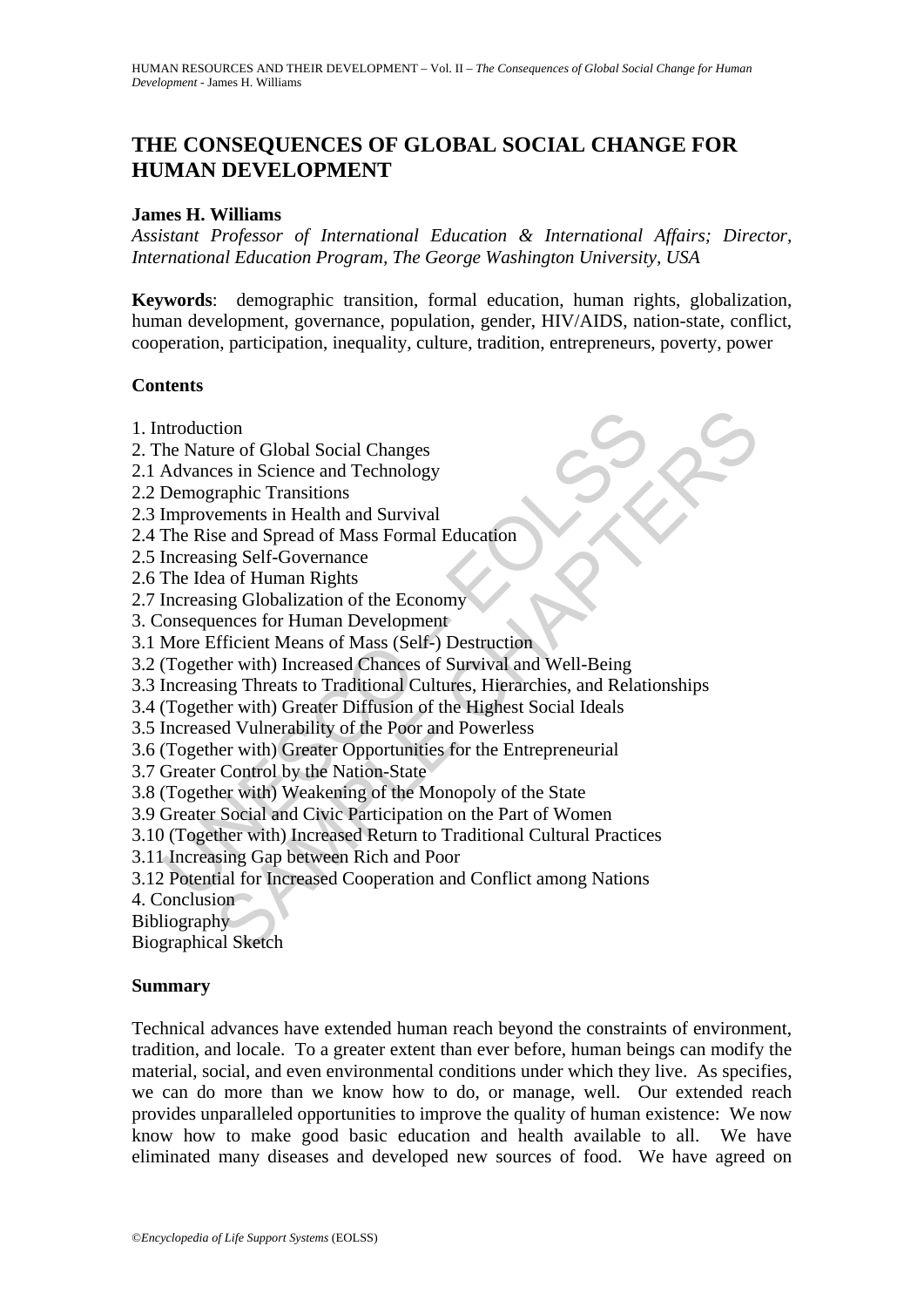social and economic obligations to each other and our children. We have established legal principles that supercede the individual, clan, and, sometimes, the nation. Our stock of knowledge doubles every few decades, and we have increased the productivity of land, machine, and people hundreds-fold. This article begins with a discussion of seven major social changes that have transformed the world in which human beings live. The second section outlines some of the human consequences of those changes. The article concludes that human beings have substantially loosened the environmental constraints of population, economic constraints on good health and education for all, and physical constraints on lifespan and disease. Many of the previous oppressions have been challenged and overcome, but humans seem powerless in their inability to stop war or to close the gap between haves and have-nots.

# **1. Introduction**

rances in science and technology have extended the hands and biesics to the point where human beings can now alter, fireversibly sized, material, social and cultural conditions under which it lives una capacities to change The specific and technology have extended the hands and brains of the hundom in science and technology have extended the hands and brains of the hundom technology that provided by traditional ways of living and thinking. H Advances in science and technology have extended the hands and brains of the human species to the point where human beings can now alter, irreversibly in some cases, the physical, material, social and cultural conditions under which it lives. In many ways, human capacities to change the environment extend beyond the order and the boundaries provided by traditional ways of living and thinking. Humans now know how to do more than they know how to manage. The new social world provides many people with unprecedented opportunities to improve the quality of their lives. Others, however, are less well off than before, less able to care for themselves, and less able to participate in the ongoing process of human development. Change has been profound, resulting in both a greatly increased globalization of communication, economy, and culture and a paralleling increase in reliance on local identity, practices, and beliefs. While global, the new world lacks an overall legitimate authority. There is no unifying culture from which all derive meaning. In such a world, the "haves" are likely to profit, the "have-not's" to fall behind.

The first section of this article discusses seven major social changes that have transformed the social world in which human beings live. The second section then outlines some of the human consequences entailed in those changes. Necessarily, the view here is a broad one, unfaithful to the particulars of specific localities. It is hoped, nonetheless, that some of the great trends can be portrayed for what they are, a thorough re-ordering of the conditions of human existence.

# **2. The Nature of Global Social Changes**

At least seven major social changes have transformed the conditions under which human beings live. For purposes of this discussion, which emphasizes social rather than economic change, some areas are more elaborated than others. Yet all interact and play a major role in reshaping the world.

# **2.1 Advances in Science and Technology**

Improvements in science and technology lie behind most of the other social transformations of twentieth century social life. Research and applications in biology and medicine, productive and information technologies, weaponry, have transformed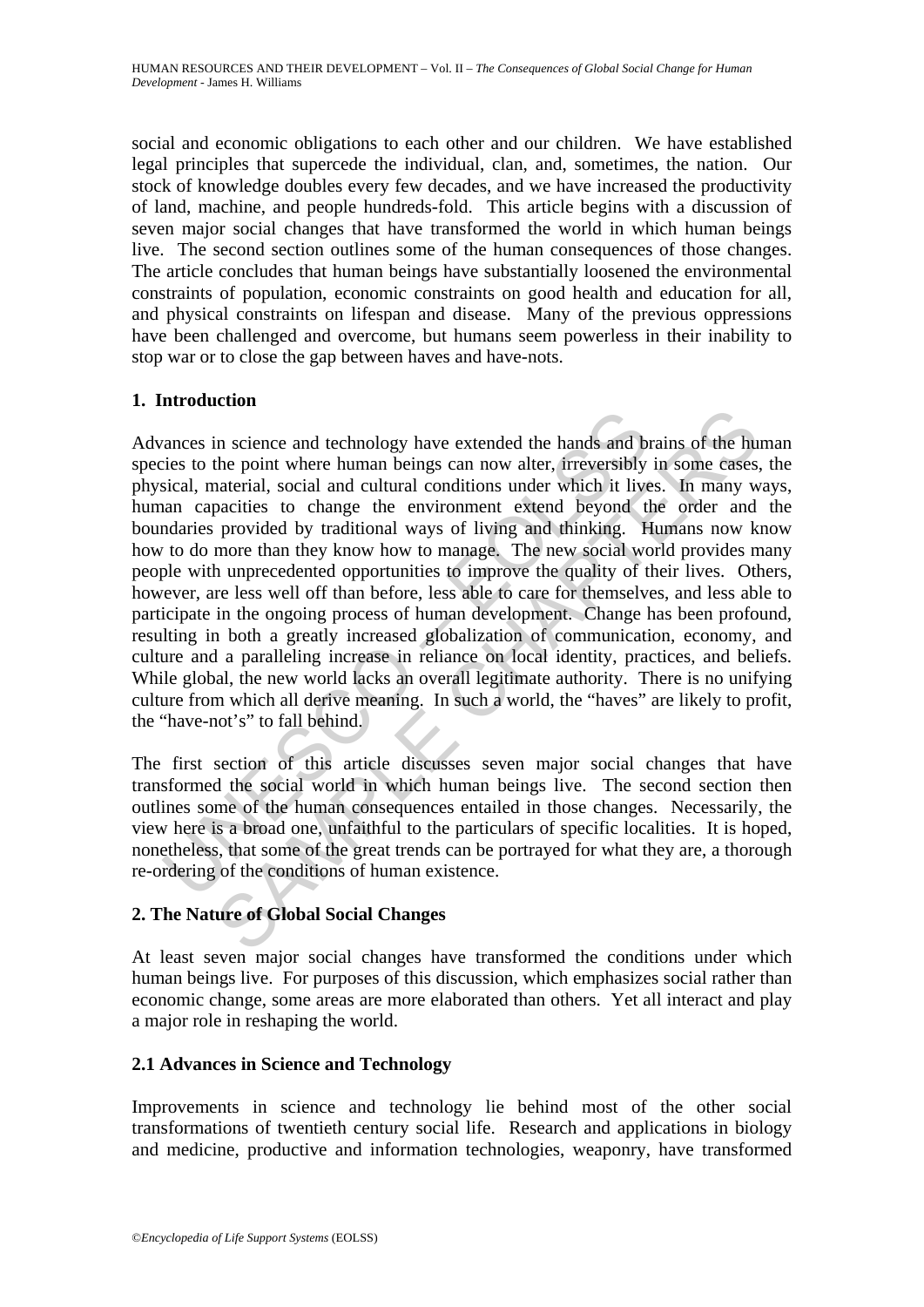quite radically the conditions of human existence. It is conceivable, now for the first time, for a human-created weapon to destroy the basis of life on earth. Biologists have learned enough about the building blocks of nature to modify the genetic code. New technologies have lead to increases in global food production that, for a time at least, outstripped growth in population. The species continues to generate knowledge, the knowledge base growing at exponential rates, doubling every decade or so. Because of their capacity to shake the foundation of existence, these advances challenge us to bound our activities in ways we have not had to before.

# **2.2 Demographic Transitions**

Twentieth century reductions in mortality must be understood in the context of larger demographic trends over the past several centuries, especially in terms of population growth, mortality decline, fertility decline, along with corresponding changes in norms and values and shifts in the roles of women and children. Though demographers and economists disagree about the causal mechanisms involved, there is general consensus about what has happened.

Population growth, for most of human history, remained near zero. There was a rough equilibrium achieved between population and resources. Periods of rapid population growth were followed by periods of high mortality. In the 1500s world population started to grow, perhaps as a result of new sources of food, the rate of growth increasing after the mid-1700s particularly in Europe. Since then, population has increased more and more rapidly. Between 1950-1975, for example, the world grew by 2 percent per year, a rate that results in doubling of the population in 35 years.

wth, mortality decline, fertility decline, along with corresponding<br>values and shifts in the roles of women and children. Though<br>nomists disagree about the causal mechanisms involved, there is<br>at what has happened.<br>Ulation ording decline, fertility decline, along with corresponding changes in not<br>and shifts in the roles of women and children. Though demographers<br>disagree about the causal mechanisms involved, there is general conses<br>has happe Prior to the industrial revolution, the food supply served as the major factor limiting population growth. Technical advances over the past century have considerably loosened this constraint. Improvements in transportation permit food to be brought to populations unable to raise their own. Improvements in crops, fertilizers, and pest control have increased yields faster than growth in population, a trend that will be enhanced by advances in genetic science and bioengineering. Environmental conditions are much less determinative than prior to the industrial revolution. Still, time population growth can only be sustained to the extent that resources are, or can be made, available.

Population growth has both positive and negative effects, depending on a complex set of internal and external social and economic factors. In pre-industrial societies, large populations served as a resource for agriculture, military, taxation. Larger societies tended to be richer and more powerful. This relationship shifted with industrialization. Now, large populations often represent poverty rather than wealth, a burden to be supported rather than a resource. In any society, population growth increases the pressure on resources and can reduce the quality of life. Still, population pressure can lead to technological and social change resulting in technical progress and increases in production and consumption. People in the industrialized nations represent a minority of the world's population, but generate, and consume, most of its production. In doing so, they utilize a substantial majority of the resources consumed, and generate most of the waste.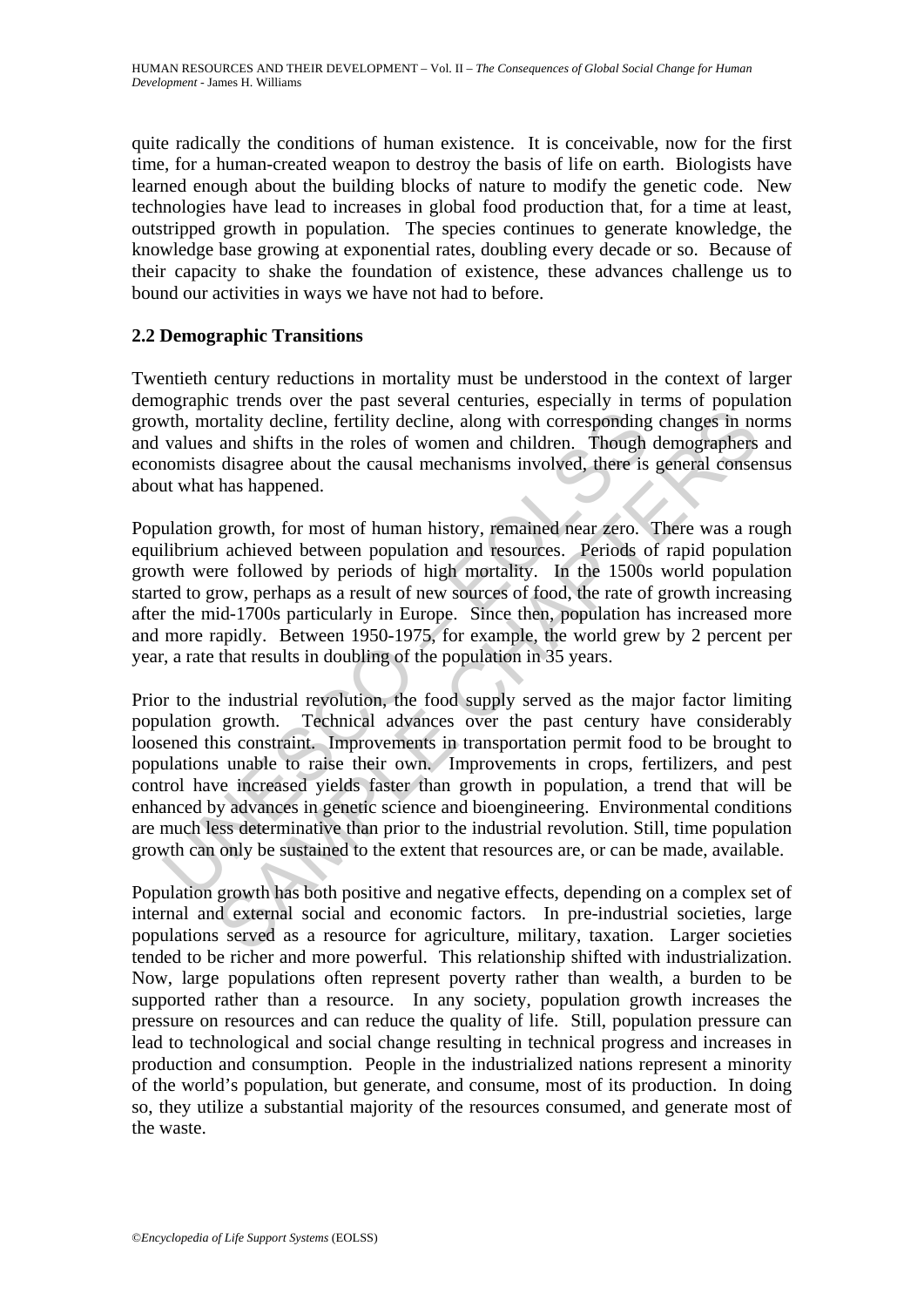sures at both national and household levels. While social norm<br>sures at both national and household levels. While social norm<br>ls of fertility, it too eventually began to decline. Stage 3 has<br>increased to 60 to 70 or more In the three is determined and boushold levels. While social norms still valued level<br>tertility, it too eventually began to decline. Stage 3 has brought scien<br>hat have further increased the pace of mortality decline. Life Demographic change is commonly understood in terms of demographic transition theory, a model of demographic change and modernization that summarizes in broad strokes the population shifts that have taken place in industrialized nations over the past 200 years. Stage 1 was characterized by high levels of mortality due to poor socioeconomic conditions and a lack of scientific knowledge about how to prevent mortality. Population growth was minimal, kept in check by high levels of mortality in general, as well as periodic crises – epidemics, famines, wars – often lasting decades or more. Fertility was high. Social and cultural norms corresponded to demographics, especially vis a vis the value placed on fertility and the roles of women and children. Stage 2 saw slow declines in mortality in Europe and North America during the  $18<sup>th</sup>$  and 19<sup>th</sup> centuries. Mortality decline during this period was due to better sanitation and hygiene, improved supplies of food as well as some progress in disease control, for example small pox vaccinations. Declines in mortality led to increased population pressures at both national and household levels. While social norms still valued high levels of fertility, it too eventually began to decline. Stage 3 has brought scientific advances that have further increased the pace of mortality decline. Life expectancy increased to 60 to 70 or more years in the industrial nations in the  $20<sup>th</sup>$  century, and fertility has declined to near, sometimes even below, replacement levels. The industrialized nations are now in stage 3. Developing countries are in stages 2 moving toward 3. While there is debate about the number and nature of stages as well as the extent to which demographic transition theory adequately captures developing country experience, the general trends of reductions in mortality, population growth, then reductions in fertility appears to be universal and irreversible. These changes often take place quite quickly. Infant morality in Mexico, for example, declined from 13% in 1950 to 3% in 1992. Fertility has fallen from an average of 7 children per family in 1970 to 3.2 in 1992 (see, for example, McCaa ).

These demographic changes present a dramatic challenge to the norms and culture and the economic order around which traditional societies are organized. Where mortality and fertility are high, for example, in agricultural societies, education is of relatively little value. Children tend to represent a resource to be utilized in labor. Given a greater likelihood of survival, however, investment in children in the form of education becomes economically viable. At the same time, however, that investment in children increases future potential benefits, it increases present costs. Higher costs and greater likelihood of survival leads families to desire fewer children, but children of higher "quality." Quality begins to supplant quantity. The intergenerational flows of income are reversed, from children providing income to parents to parents investing in children.

Though the directions and nature of causality is debated, the roles of women also appear to shift in significant ways in societies undergoing demographic transition. The age of marriage increases as the average number of children borne by each woman falls. Economic changes often require women to generate additional family income with paid work. Work outside the home increases women's independence and income, reducing their economic and social dependence on male family members. The possibility of work increases the investment value of educating women. Educated women become more valuable. They are more likely to delay marriage and have fewer children. Better enabled to care for themselves and their children, they take steps that result in lower mortality and fertility. At the same time, educated women are more likely to make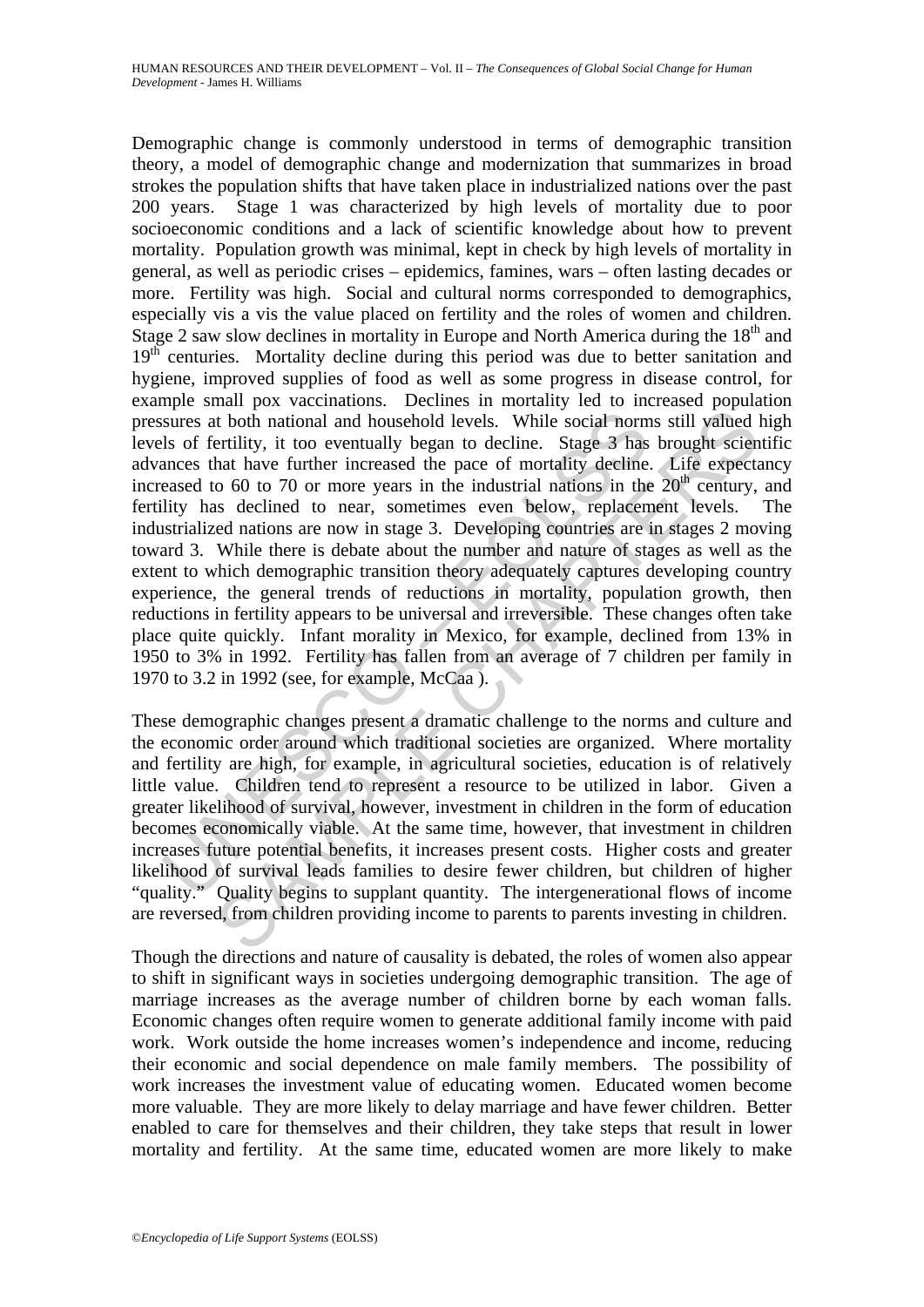decisions independently of wisdom received from traditional sources. In several ways, the increasing value of women, their increasing economic role and independence from child-bearing and care responsibilities along with redefined roles for children challenge traditional hierarchies and value systems that place women and children in subordinate roles.

# **2.3 Improvements in Health and Survival**

Demographic change has been augmented by progress in science and technology. The nutritional, hygienic, and economic improvements that helped initiate mortality decline in Europe and North America in the  $19<sup>th</sup>$  century were amplified in the  $20<sup>th</sup>$  by medical advances, which dramatically improved the health of citizens in the wealthier nations and then spread throughout the world. In the United States, for example, life expectancy nearly doubled between 1900 and 2000. After centuries of relatively stable levels of high mortality, poorer countries have experienced tremendous reductions in mortality rates. In Mexico, for example, life expectancy has risen from an estimated 25 years historically to 70 years in 1992 (McCaa).

ectancy nearly doubled between 1900 and 2000. After centuries<br>ls of high mortality, poorer countries have experienced tremenatality rates. In Mexico, for example, life expectancy has risen frc<br>shistorically to 70 years in rearly doubled between 1900 and 2000. After centuries of relatively st<br>rearly doubled between 1900 and 2000. After centuries of relatively st<br>igh mortality, poorer countries have experienced tremendous reduction<br>trically t Medical advances have considerably weakened economic constraints. Whereas dramatic reductions in mortality had previously taken place only in wealthy nations, good health has become substantially delinked from national income. Some extremely poor nations and regions within nations have mobilized the technical and political wherewithal to improve the health of their populations far beyond average levels predicted by per capita national income (Caldwell, 1986). Sri Lanka, the Indian state of Kerala, China, Costa Rica, Cuba have all mobilized to reduce mortality substantially more than many wealthier nations. The critical ingredients appear to be high levels of female education, a political commitment to mass provision and access to basic health and education services, and relatively egalitarian relations between women and men. The social insight is that economics need not be determinative of basic public health.

It has become a matter of course that many diseases can be controlled, even eliminated. Unicef regularly sets targets for the eradication of childhood diseases. International mobilization maintains regular immunization of 75 percent of the world's children against diptheria/pertussis/tetanus (Unicef, 2002). These achievements represent successful mobilization of medical as well as political, financial, and social political factors.

Medical advance improved the reliability of birth control, thus dramatically changing the life options for women of relative means.

-

-

-

TO ACCESS ALL THE **13 PAGES** OF THIS CHAPTER, Visit: [http://www.eolss.net/Eolss-sampleAllChapter.aspx](https://www.eolss.net/ebooklib/sc_cart.aspx?File=E1-10-05-02)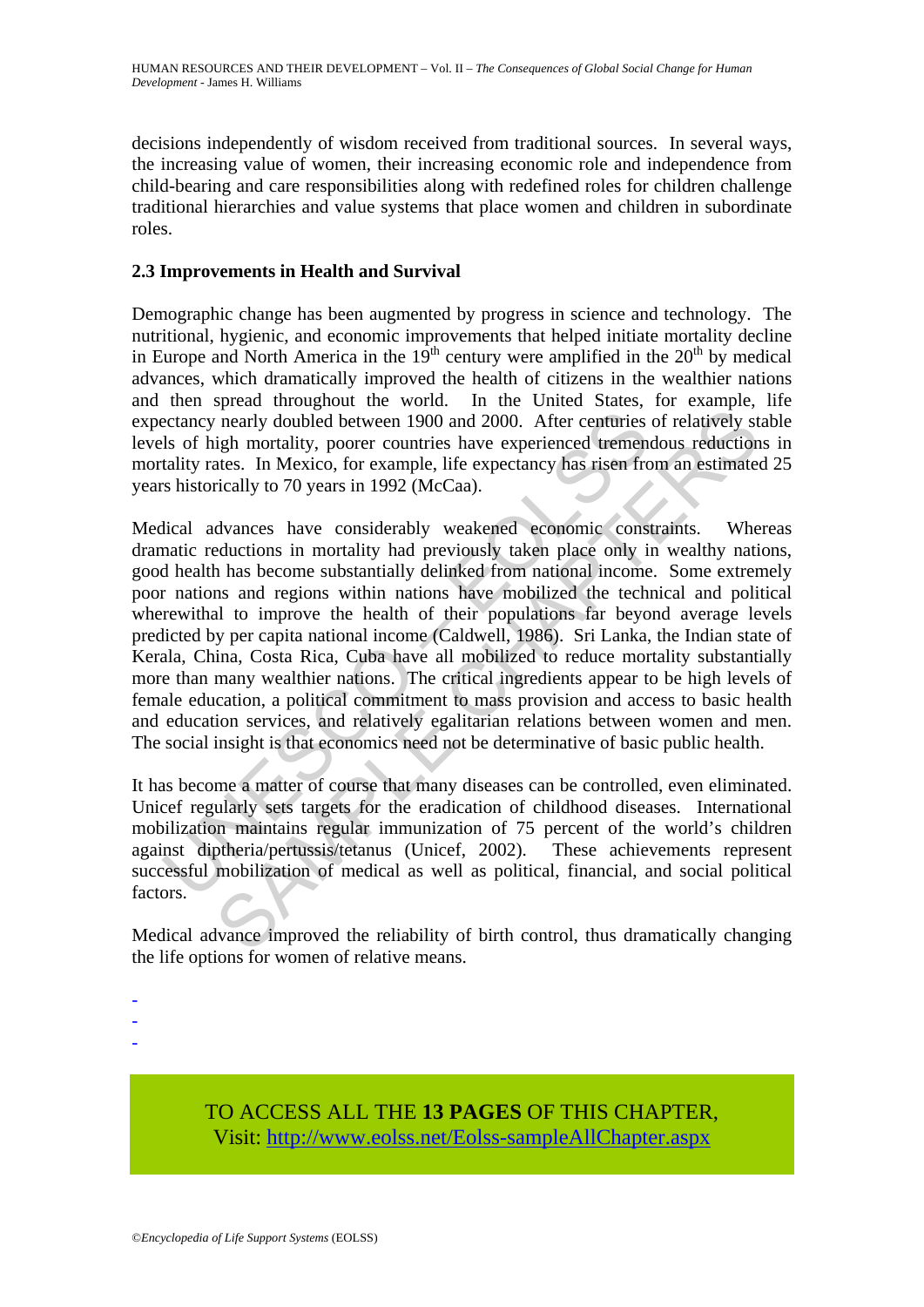#### **Bibliography**

Benavot, Aaron. (1988). "Expansion of Primary Education, 1870-1940," *Sociology of Education* 61 (3): 191-210. [This article summarizes most extensive research to date on the rates of expansion of mass primary schooling throughout the world.]

Caldwell, John (1986). "Routes to Low Mortality in Poor Countries*" Population and Development Review* 12 (2): 171-220. [This article describes the path taken by several low-income countries to achieve good health, suggesting that income is not a requirement for basic health for all.]

Cochrane, Susan. (1979). *Fertility and Education: What Do We Really Know?* Baltimore, MD: Johns Hopkins University Press. [This monograph was among the first to provide compelling empirical evidence of the relationship between basic education, especially of girls, and fertility decline.]

Cummings, William K. and Noel F. McGinn, Eds. (1997). *International Handbook of Education and Development: Preparing Schools, Students and Nations for the Twenty-First Century*. Oxford: Elsevier Science. [This encyclopedia provides an overview of the broad history of formal education since 1500, topics in international development education, regional analyses of education, and prospects for the future.]

ice. [This encyclopedia provides an overview of the broad history of formal<br>
is in international development education, regional analyses of education,<br>
e.]<br>
e.]<br>
e.]<br>
e. <br>
e. <br>
e. <br>
e. <br>
e. <br>
e. <br>
e. <br>
development educati is encyclopedia provides an overview of the broad history of formal education since<br>entational development education, regional analyses of education, and prospects fo<br>es. (1998). Education for the Twenty-first Century: Is Delors, Jacques. (1998). Education for the Twenty-first Century: Issues and Prospects. [Contributions to the work of the International Commission on Education for the Twenty-first Century] Paris Unesco. [This report of a UNESCO commission provides a broad vision for human development and the role of education, broadly understood, in the coming century.]

McCaa, Robert, n.d.. Population Transitions in Mexico: a Historical Perspective (1540-1990). http://www.hist.umn.edu/~rmccaa/. [This website details demographic changes in Mexico since the arrival of Europeans in the  $16<sup>th</sup>$  century.]

UNDP. (1997). *Human Development Report 1997*. (United Nations Development Programme), Oxford: Oxford University Press. [This annual report provides a topical overview of trends in social development.]

Unicef. (2003). *State of the World's Children 2004*. New York: Unicef. [Annual overview of the status of and efforts to improve children's education, health, nutrition throughout the world, with a ranking of nations based on indicators of children's well-being.]

Williams, James H. (1997). "The Diffusion of the Modern School," pp 119-136 in William K. Cummings and Noel F. McGinn, eds., *International Handbook of Education and Development: Preparing Schools, Students and Nations for the Twenty-First Century*. Oxford: Elsevier Science. [This chapter details the diffusion of formal schooling throughout the world and its intended and unintended effects.]

Williams, James H. (1994). *Healthy and Wise: A Cross-National Study of Infant Mortality and Health*. [Ed.D. dissertation]. Cambridge, MA: Harvard University. [This doctoral dissertation examines the positive relationship between and the conditions under which expansion of education systems between 1965-1990 was associated with declines in infant mortality.]

World Bank. (2003). *World Development Report 2004*. Washington DC: World Bank. [This annual publication describes the state of the world's economies and a topic issue related to economic development.]

#### **Biographical Sketch**

**James H. Williams** is Director of the International Education Program at The George Washington University and an assistant professor of international education and international affairs. He has an Ed.D. from Harvard University in International Education. His research has included work on the effects of mass education on health, civic behavior, and labor; education and gender; the relationship between education and conflict; and the distribution and correlates of socioeconomic gradients in education. He has worked in a number of countries in Asia, Japan, Cambodia, Azerbaijan, and Armenia; and sub-Saharan Africa, Botswana, Zimbabwe, South Africa, Malawi, Ghana, and Ethiopia. He has carried out research for a variety of United Nations agencies and development organizations in Washington DC, New York, Geneva, and Paris, including UNESCO, IIEP, Unicef, the World Bank, USAID, CARE, U.S.